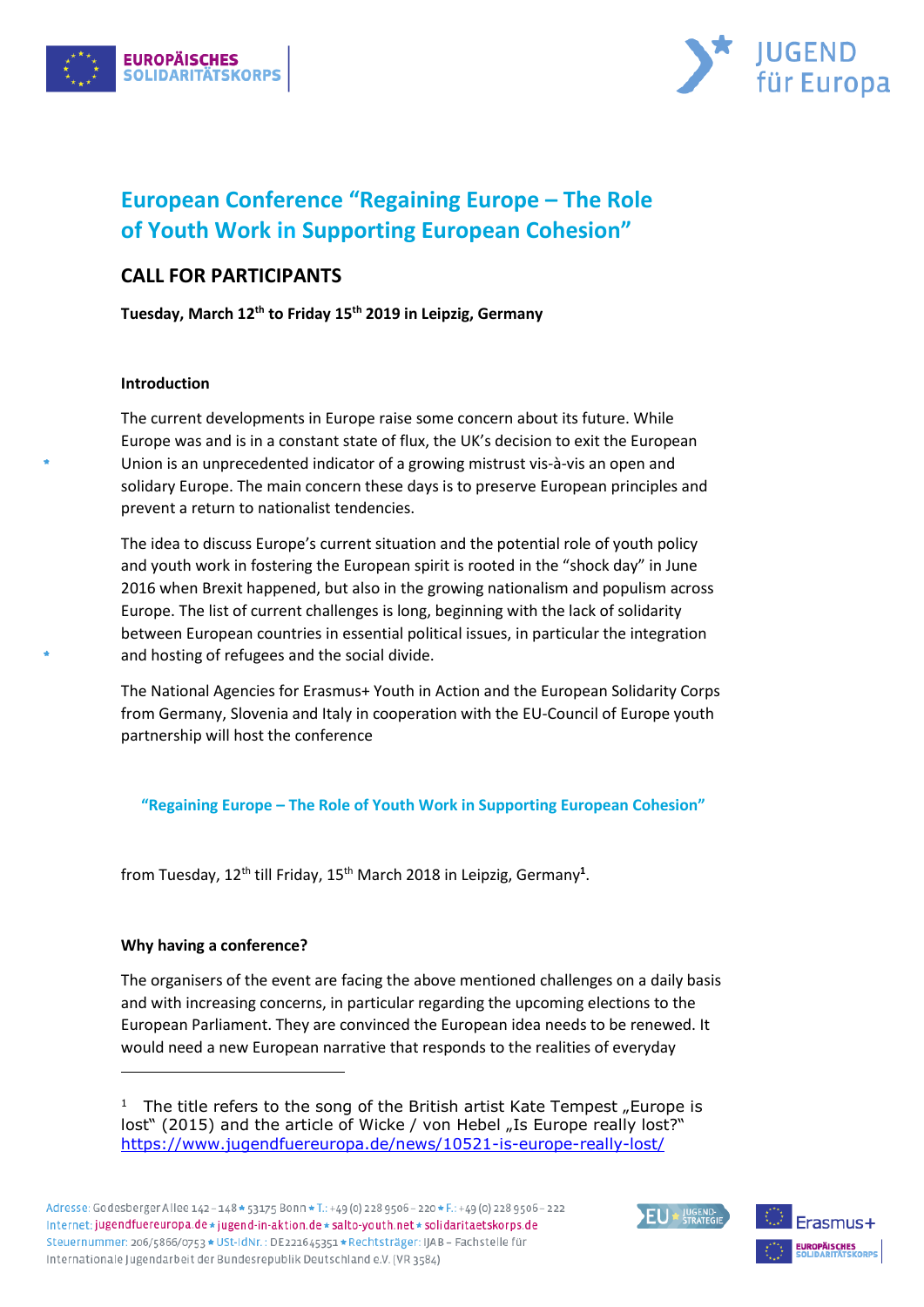European life. The idea is to discuss the current situation in Europe and the potential role of youth policy and youth work, including the programmes Erasmus+ Youth in Action and European Solidarity Corps, in helping to restore the European spirit and foster European cohesion.

#### **Aims of the conference**

Ideas and motivations to organize the conference are to create an environment for critical debate on European values and the future of Europe while making youth work more political and more European. Accordingly, the conference aims at reflecting on common European issues such as democracy, citizenship, solidarity and the social dimension of Europe as well at motivating and mobilizing participants, in particular young people, to act for the idea of a strong Europe. It will provide an opportunity to exchange on shared European values and the future of Europe and to deepen the dialogue beyond borders and between citizens.

The conference shall also contribute to the reflections on the new EU Youth strategy and the EU campaign "12 ideas".

#### **Target groups**

About 120 participants are expected to take part in the conference; among them will be youth workers from diverse levels and backgrounds as well as policy-makers, decision-makers, officials, researchers, stakeholders and members of European networks in the field of youth.

# **The Manifesto**

It is planned to publish prior to the conference a Manifesto on Youth Work in Europe, summarizing the current situation in Europe from the perspective of young people and identifying demands and possible solutions. It will be drafted by an editorial group of experts and serve as a basis for reflection in the conference. Following the conference the Manifesto will be revised by the expert group in accordance with the discussions at that very place and largely published.

#### **The programme**

The programme foresees a welcome and interactive opening session on the first day. Inspirational keynote speeches including buzz groups in the morning of the second day titled "Regaining Europe" will be followed by a panel discussion representing participants from diverse backgrounds such as European institutions, representatives